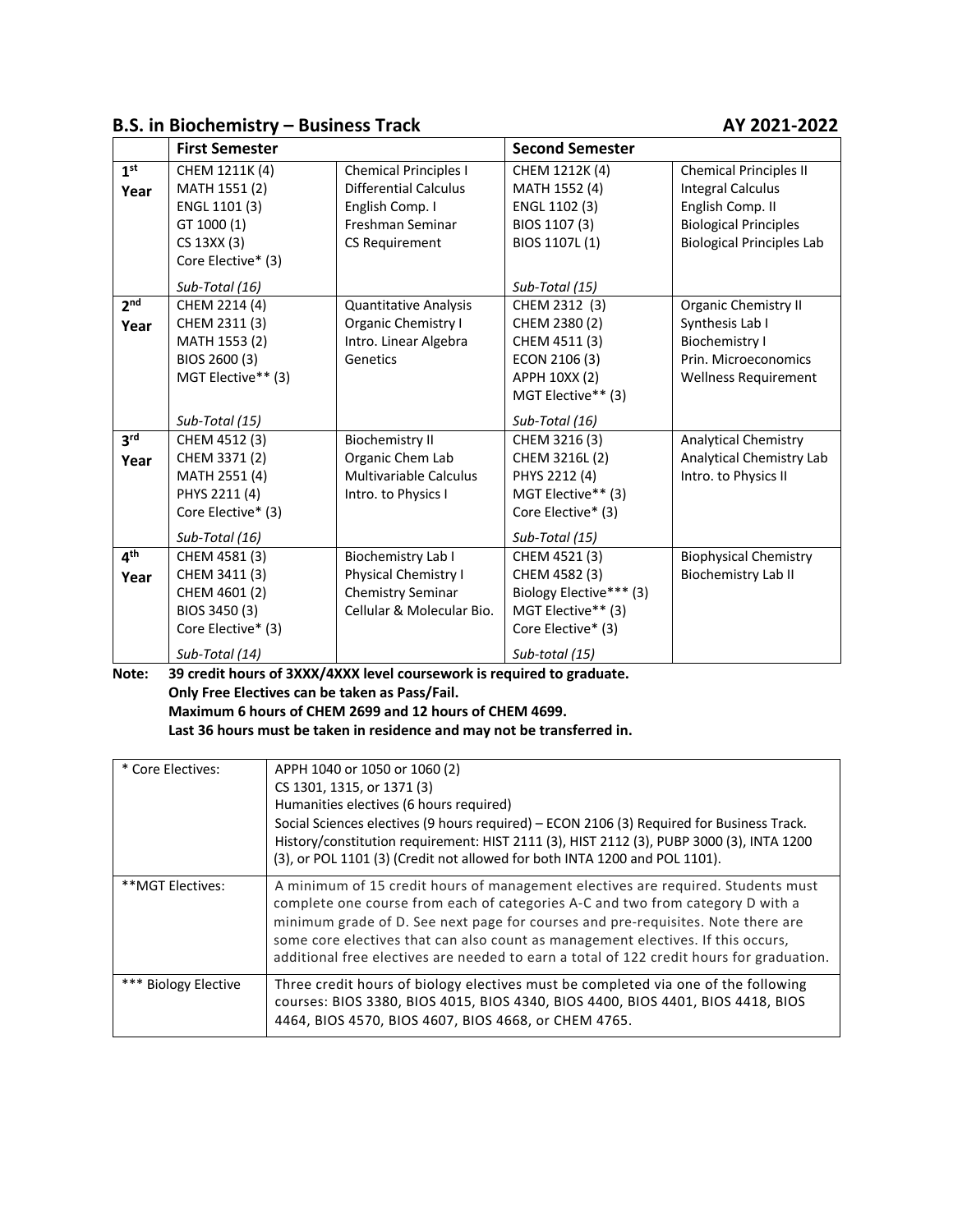### **Business Option for B.S. in Biochemistry**

Students in the B.S. Biochemistry business track complete 15 credits of approved coursework covering the principles of accounting, economics, and management (Areas A, B, and C). Two electives (Area D) allow students to take advanced coursework in these areas or to explore the legal, international, entrepreneurial, technological, or financial aspects of the business world.

Note that some of the elective courses (D) have prerequisites. Your choice of classes in Areas A, B, and C will influence the selection of elective classes available to you.

Some of the business courses in Areas C and D require junior or senior standing. To minimize conflicts in scheduling these courses, students are recommended to take other courses, especially those carrying social sciences credit, at the earliest possible time in their major's eight-term plan.

Students pursuing the business option typically take PSYC 1101 as part of the social sciences requirement and five classes in Areas A-D as outlined below. Note that PSYC 2220 and ECON 2106 also carry social sciences credit. Accordingly, these three classes, together with one U.S./Georgia history/constitution course, may be used to complete the 12-credit social sciences requirement. If students take ECON 2106 and/or PSYC 2220 to fulfill both social science credit and management elective credit, the studet will need to take additional 3 or 6 credit hours of free electives to graduate.

Students must complete one course from each of categories A-C and two from category D with a minimum grade of D.

## **A. ACCOUNTING**

*One class (3 h) chosen from:* ACCT 2101 – Accounting I MGT 3000 – Financial & Managerial Accounting

## **B. ECONOMICS**

*One class (3 h)* ECON 2106 – Principles of Microeconomics *(this class carries social sciences credit)*

#### **C. BUSINESS**

*One class (3 h) chosen from:* PSYC 2220 – Industrial/Organizational Psychology *(this class carries social sciences credit NOTE: This class has PSYC 1101 as a prerequisite, which also carries social science credit.* MGT 3101 – Organizational Behavior (jr/sr standing required) MGT 3150 – Principles of Management (jr/sr standing required)

#### **D. TWO ELECTIVES**

*Two courses (3 h each) chosen from the following. Note that classes in the categories listed above serve as prerequisites for some of the elective classes. Accordingly, your choice of classes in fulfillment of the accounting, economics, and management requirements will influence the selection of available electives.*

*D.1. Classes with no additional prerequisites*

- MGT 3078 Finance & Investments (jr/sr standing required)
- MGT 3300 Marketing Management (this course serves as a prerequisite for classes listed below in Section D.5)
- MGT 4191 Entrepreneurship Forum
- MGT 4192 IMPACT Forum
- MGT 4193 Serv Lead Values Systems
- MGT 4194 Social Entrepreneurship
- MGT 4610 Law, Mgt & Economics
- *D.2. Classes with ACCT 2101 as a prerequisite*
- MGT 3062 Financial Management
- MGT 4026 Fin Report & Analysis I
- MGT 4028 Fin Analy & Rpt Tech Firms